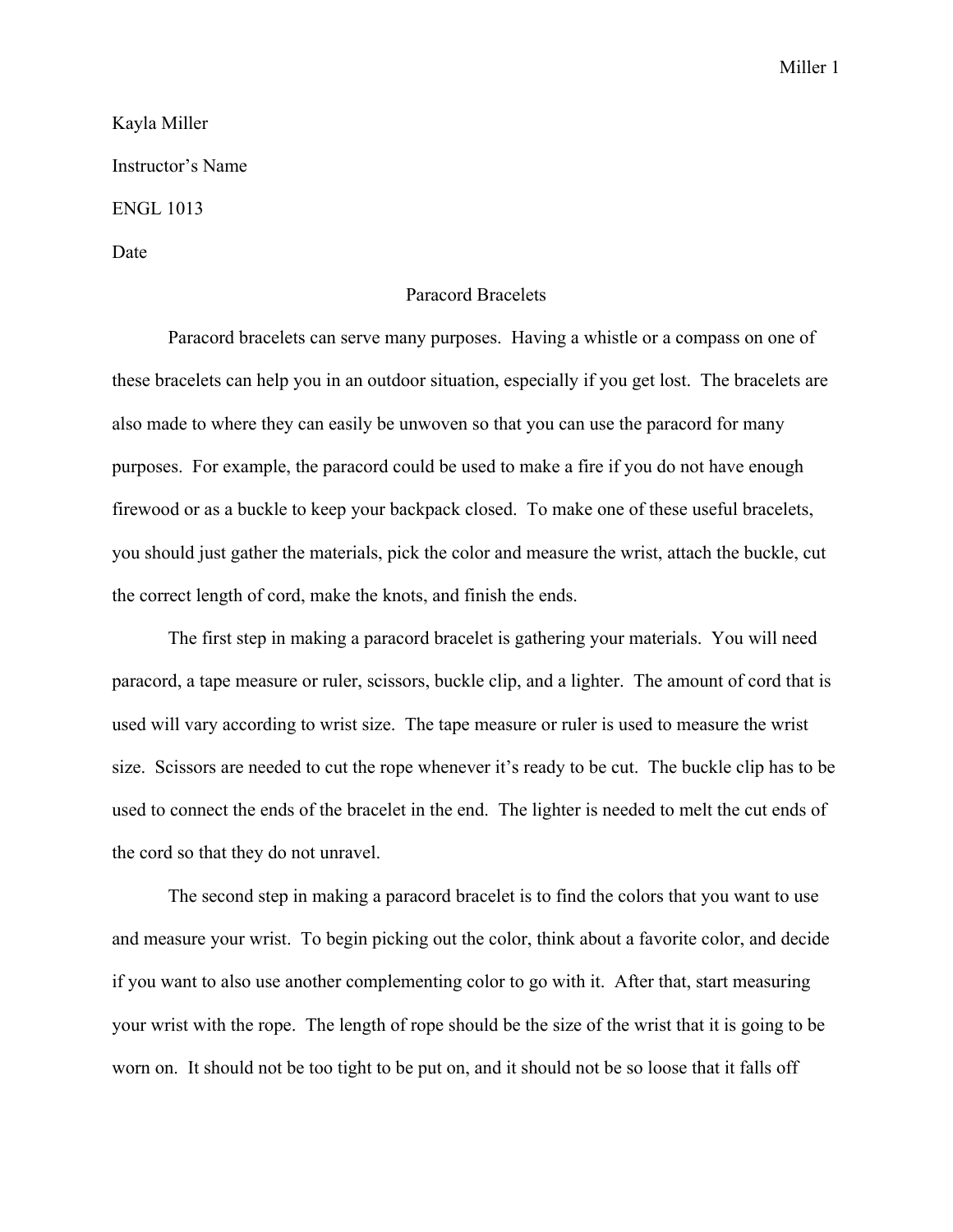when worn. Then cut the rope a few inches longer than the length it needs to be, making sure the sides of the rope are even for each color used.

The third step in making a paracord bracelet is attaching the buckle. Hold the ends of the cord together, and find the center of the loop. Take the center of the cord, and pull it through one end of the buckle clip. (It does not matter which end.) Now pull the cord ends through the loop until it's tightened up and attached to the buckle.

The fourth step in making a paracord bracelet is finding the exact bracelet length for your wrist size. Measure the bracelet twice because once is to get the cord length and the next is for the buckle length. Take the buckle apart, and pull the free ends of the cord through the other part of the buckle, sliding it up towards the attached part. Then measure the distance between the two buckle ends for the bracelet size. The bracelet size should be the size of your wrist. You should add about one inch to your measured wrist length because that way when the bracelet is finished, it will give you a comfortable fit in the end. The measuring is from the part with the prongs to the flat part of the buckle.

The fifth step in making a paracord bracelet is starting to make the knots. Take the rope on the left side, and place it underneath the center strands. Now take the cord on the right side that is under the left-side rope, put it over the center strands, and put it through the loop of the left-side cord. Make the cords tight so the half knot that was just made is right next to the buckle. Now take the right side of the rope, and put it under the center strands. Then the left-side rope will go under the right-side cord and go over the center strands. It should go through the loop of the right-side cord. Tighten the cords to where they connect with the other knot, and now you have completed a full knot. Continue doing this with the left side and the right side, alternating the sides as you go. Not alternating will make your knots twisted, and you will just have to undo